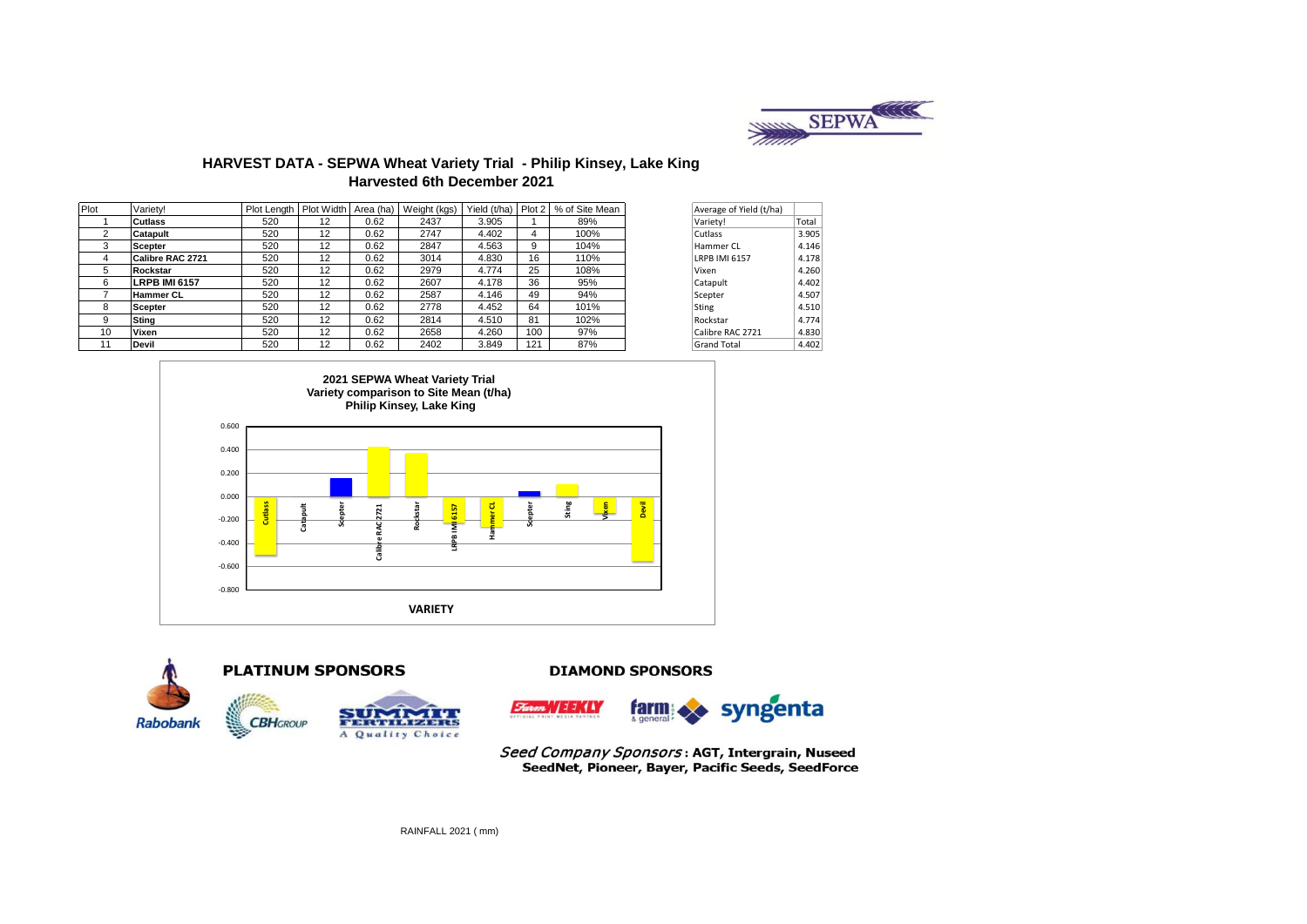



| Plot | Varietv!             | Yield (t/ha) | % of Site Mean |
|------|----------------------|--------------|----------------|
|      | Cutlass              | 3.905        | 89%            |
| 2    | Catapult             | 4.402        | 100%           |
| 3    | <b>Scepter</b>       | 4.563        | 104%           |
| 4    | Calibre RAC 2721     | 4.830        | 110%           |
| 5    | Rockstar             | 4.774        | 108%           |
| 6    | <b>LRPB IMI 6157</b> | 4.178        | 95%            |
| 7    | Hammer CL            | 4.146        | 94%            |
| 8    | <b>Scepter</b>       | 4.452        | 101%           |
| 9    | Stina                | 4.510        | 102%           |
| 10   | Vixen                | 4.260        | 97%            |
| 11   | Devil                | 3.849        | 87%            |

## **Site Details**

| Soil Description:     |  |
|-----------------------|--|
| Date Sown:            |  |
| <b>Date Harvested</b> |  |
| <b>Seeding Rate:</b>  |  |

# **Monday, 6 December 2021<br>60 kg/ha Plot Dimensions**

**Gravelly Loam Date Sown:** Tuesday, 18 May 2021 **Site Mean (t/ha)** 4.352

| Length (m) | Width (m) | Area (m2) | <b>Conversion Factor</b> |
|------------|-----------|-----------|--------------------------|
| 520        | 12        | 0.62      | 1.60                     |



# **PLATINUM SPONSORS**





### **DIAMOND SPONSORS**





Seed Company Sponsors: AGT, Intergrain, Nuseed SeedNet, Pioneer, Bayer, Pacific Seeds, SeedForce

#### **Statistical Analysis**

| Tuesdav. 18 Mav 2021    | Site Mean (t/ha)                | 4.352 |
|-------------------------|---------------------------------|-------|
| Monday, 6 December 2021 | <b>Probability</b>              | 0.179 |
| 60 ka/ha                | Least significant difference 5% | 1.217 |
|                         | CV %                            | 1.8   |
|                         |                                 |       |